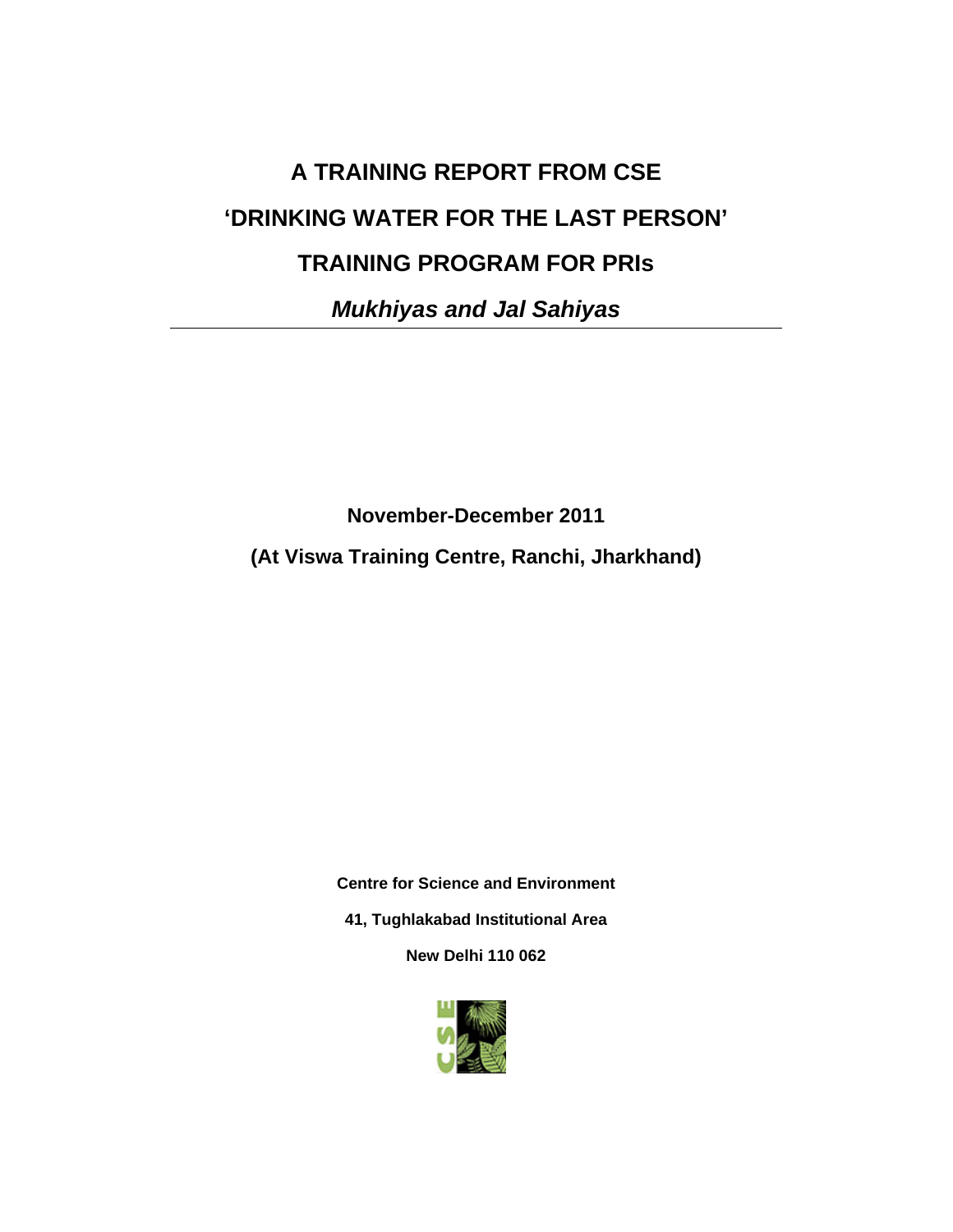#### **Contents**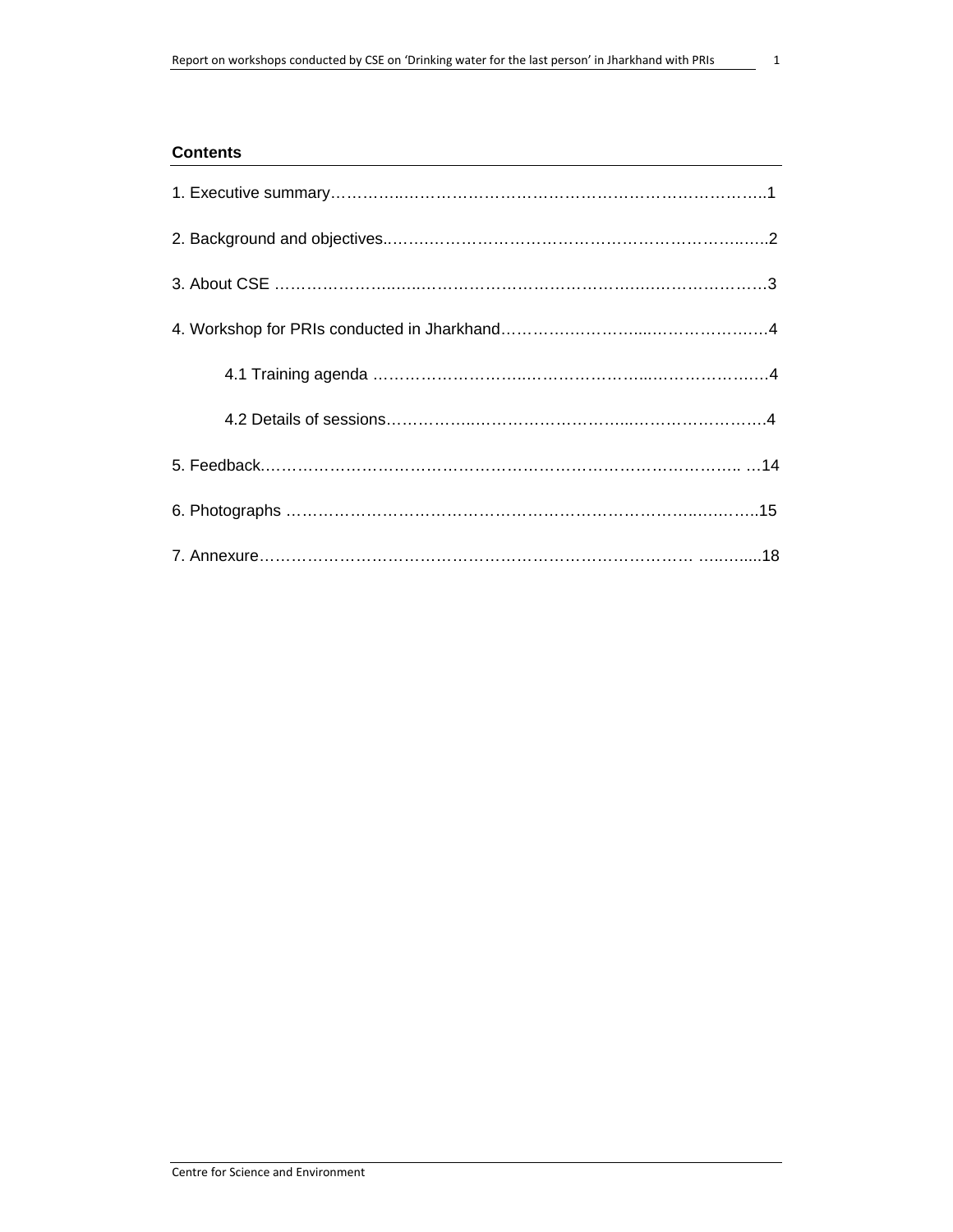#### **1. Executive Summary**

Following the release of the new guidelines of the Department of Drinking Water and Sanitation (DDWS), the Jharkhand government has committed to provide all villages with sustained access to potable drinking water. The new guidelines called the National Rural Drinking Water Programme makes a break from the past in several ways. It calls for deeper involvement by the communities through the Panchayati Raj system and has made improved norms in terms of quantity and quality of water to be supplied. It also has the ambitious aim of 100% coverage of piped water supply. The most important point is the stress on ensuring sustainability of water supply system as a whole. There is an emphasis on rainwater harvesting and recharging to ensure sustainability of groundwater resources as also to switch over to conjunctive use surface and ground water.

As part of the endeavour to set in motion the implementation of these new guidelines, the Jharkhand State Water and Sanitation Mission supported training workshops for PHED engineers, PRIs and NGOs on building sustainability into the water supply systems. These are significant pointers to the way the government of Jharkhand is thinking in terms of institutional structures at the village level for giving effect to participatory management.

| <b>Date</b> | <b>District</b> | <b>Number of participants</b> |
|-------------|-----------------|-------------------------------|
| 10-12 Nov   | Ramgarh         | 40                            |
| 14-16 Nov   | Ranchi          | 41                            |
| 17-19 Nov   | Khunti          | 36                            |
| 22-24 Nov   | Lohardaga       | 27                            |
| 28-30 Nov   | Gumla           | 19                            |
| $1-3$ Dec   | Hazaribagh      | 38                            |

In November, 2011, CSE conducted 6 workshops for 201 participants.

The aim was to create an understanding of the availability, demand and usage of water by designing a sound village water security plan.

**Outcome**: The training workshops exposed participants to knowledge of new and old ways of ensuring sustainable water supply and gain new perspectives about how the community can be involved in creating a village water security plan for themselves. They were shown experiences of successful NGO efforts in water supply. Field exposures were also included in every workshop for a deeper understanding of issues.

Some of the key learnings of workshops saw some impacts and constraints as well. The workshop's focus was on water sustainability. However, we found that the participants were not aware of their roles and responsibilities at all. For most of them,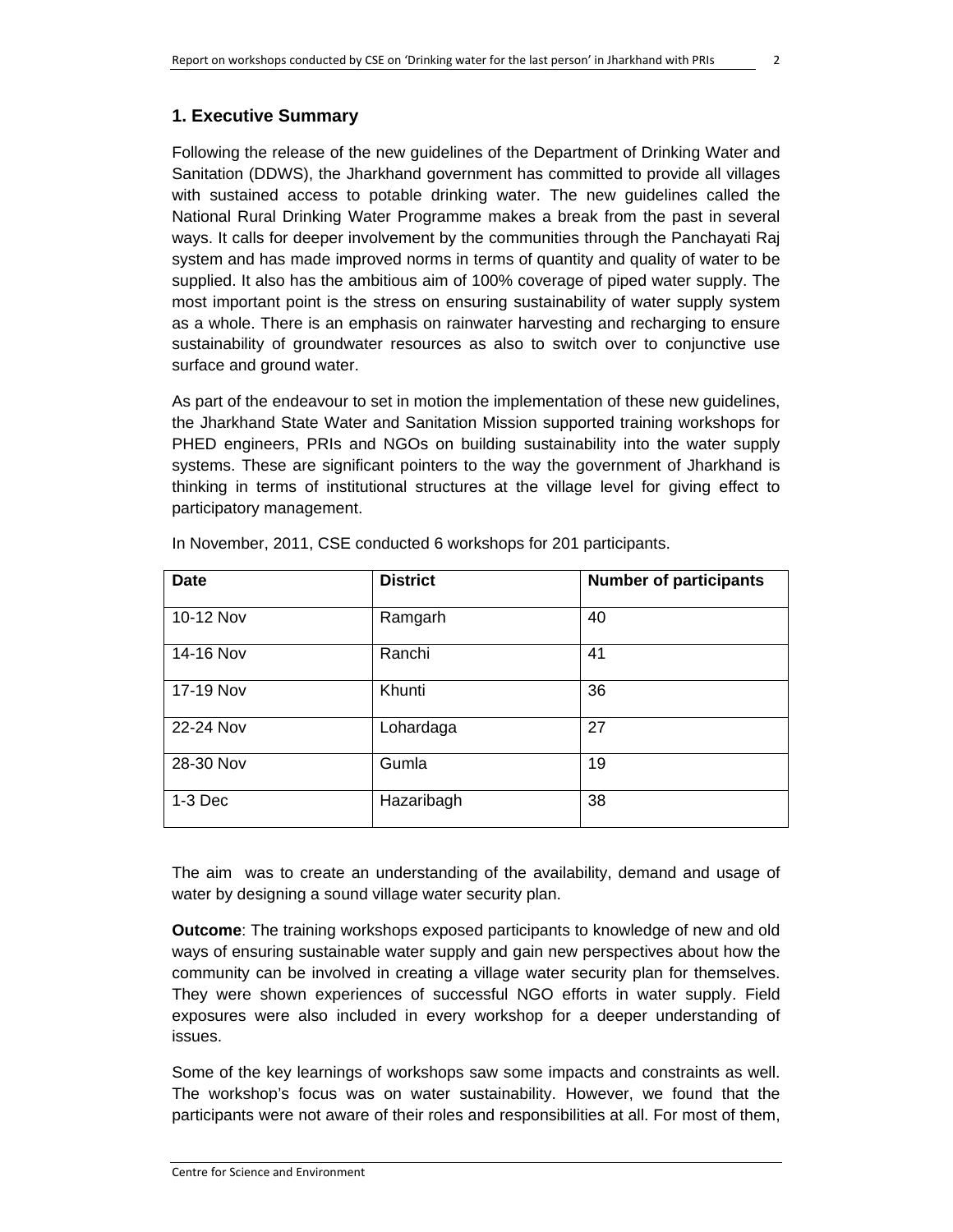this was the first time that they came to know of the importance of rainfall and how they can play a role in managing water in their village. To make them understand this, games and interactive sessions proved to be very useful. Participants were also very keen to know about the schemes and support offered by the State and other agencies. However, during interactions with PHED officials did not seem very forthcoming over these questions. Discussions around technical and funding support were not very prospective and helpful. The *panchayat* and its officials need support and training on a long term basis on management, maintenace and sustainability components. Monitoring and follow-up of the activities also need to be implemented for a stronger and more effective plan.

#### **2. BACKGROUND AND OBJECTIVES**

In April 2009, the Department of Drinking Water and Sanitation (DDWS), Ministry of Rural Development released the new guidelines for rural water supply namely the National Rural Drinking Water Programme (NRDWP). These guidelines reflect a change in the philosophy and implementation strategy from the previous programme. The aim is to provide safe and adequate water for drinking, cooking and other domestic needs on a sustainable basis to every rural person by 2012. Major emphasis has been on ensuring sustainability of water availability in terms of potability, adequacy, convenience, affordability and equity while also adopting decentralised approach involving Panchayati Raj Institutions (PRIs) and community organisations. Adoption of appropriate technology, revival of traditional systems, conjunctive use of surface and ground water, conservation, rainwater harvesting and recharging of drinking water sources have been stressed upon in the new approach. The new paradigm means going beyond providing water to habitations- it takes a holistic view of rural drinking water supply.

In order to achieve this goal, DDWS has charted a course for itself. Under the new paradigm the PHED will play a much larger role in the community and have diverse responsibilities such as:

- ensuring source sustainability through catchment's protection,
- rainwater harvesting and recharging,
- encouraging conjunctive use of surface and groundwater,
- ensuring water quality as per prescribed standards,
- ensuring system sustainability through a system of monitoring and periodic checks,
- involving the community at every step of water supply including financial contributions

CSE has been nominated as a Key Resource Centre by DDWS to undertake activities of research, training and awareness creation. As part of this initiative, CSE conducted a series of training programmes for PHED engineers, panchayat officials, NGOs. These programmes covered issues of source and system sustainability, community involvement and water quality. The training workshops for engineers aim to expose them to knowledge of new and old ways of ensuring sustainable water supply, plan for sanitation, and gain new perspectives about how communities can be involved in water supply. Workshops for NGOs bring experiences of successful NGO efforts in water supply and sanitation and those for PRIs put them through the rigour of preparing Village Water Security Plans. Workshops were also conducted for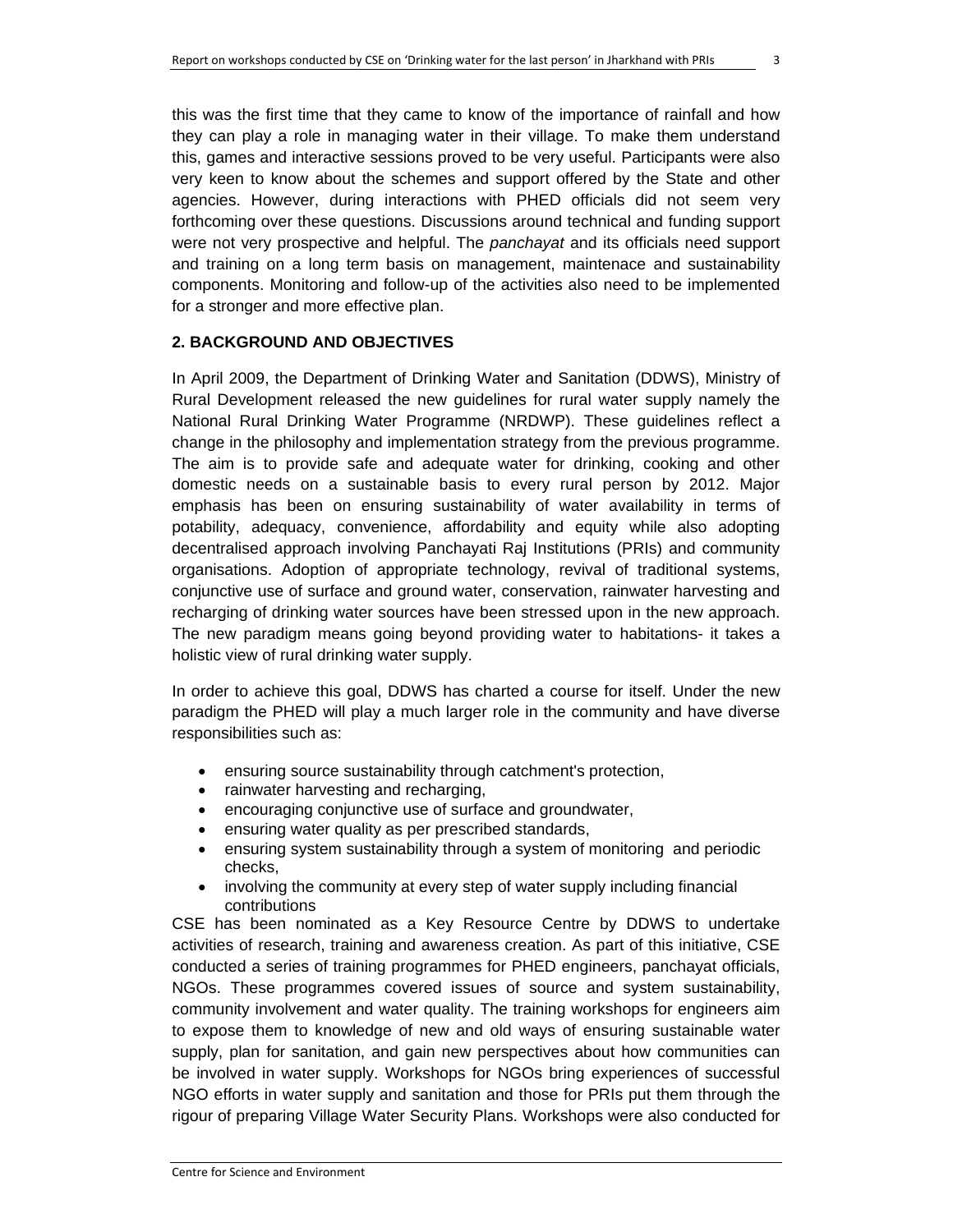plumbers and masons to give them hands on training on constructing urban rainwater harvesting systems.

#### **3. ABOUT CSE**

The Centre for Science and Environment (CSE) is a public interest research and advocacy organization based in New Delhi. The Centre researchers into, lobbies for and communicates the urgency of development that is both sustainable and equitable.

The scenario today demands using knowledge to bring about change. This is what we aim to do. The challenge, we see, is two-pronged. On one hand, millions live in within a biomass-based subsistence economy, living at the margins of survival; the environment is their only natural asset. But a degraded environment means stress on land, water and forest resources for survival. It means increasing destitution and poverty. The Centre's work over the past 20 years has led it to believe and argue, both nationally and internationally, that participation, equity and community-based natural resource management systems alone will lead the nations of the world towards durable peace and development.

The opportunity to bring about change is enormous. But it will need a commitment to reform - structural reform - in the way we do business with local communities. On the other hand, rapid industrializing is throwing up new problems. Growing toxification and a costly disease burden. The answers will be in reinventing the growth model of the Western world so that we can leapfrog technology choices and find new ways of building wealth, which will not cost us the earth. This is the challenge of the balance.

As a public interest organisation, the Centre supports and organises information flow in a way that the better organised sections of the world get to hear the problems and perspectives of the less organised. Environmental issues are seen in an anthropocentric perspective that seeks to bring about changes in the behaviour of human societies through appropriate governance systems, human-nature interactions, and the use of science and technology. We do this through our research and by communicating our understanding through publications. We call this knowledge-based activism. Though the public awareness programmes of the Centre have been its key strength and focus of work, it has endeavored to move into associated areas of work like policy research and advocacy in the past years. Our aim is to raise these concerns and to participate in seeking answers and more importantly, in pushing for the answers to become policy and then practice. Learning from the people and from the innovations of the committed has helped the Centre to spread the message regarding the environment without its normal association with doom and gloom. Rather, the effort of the Centre is to constantly search for peoplebased solutions and create a climate of hope.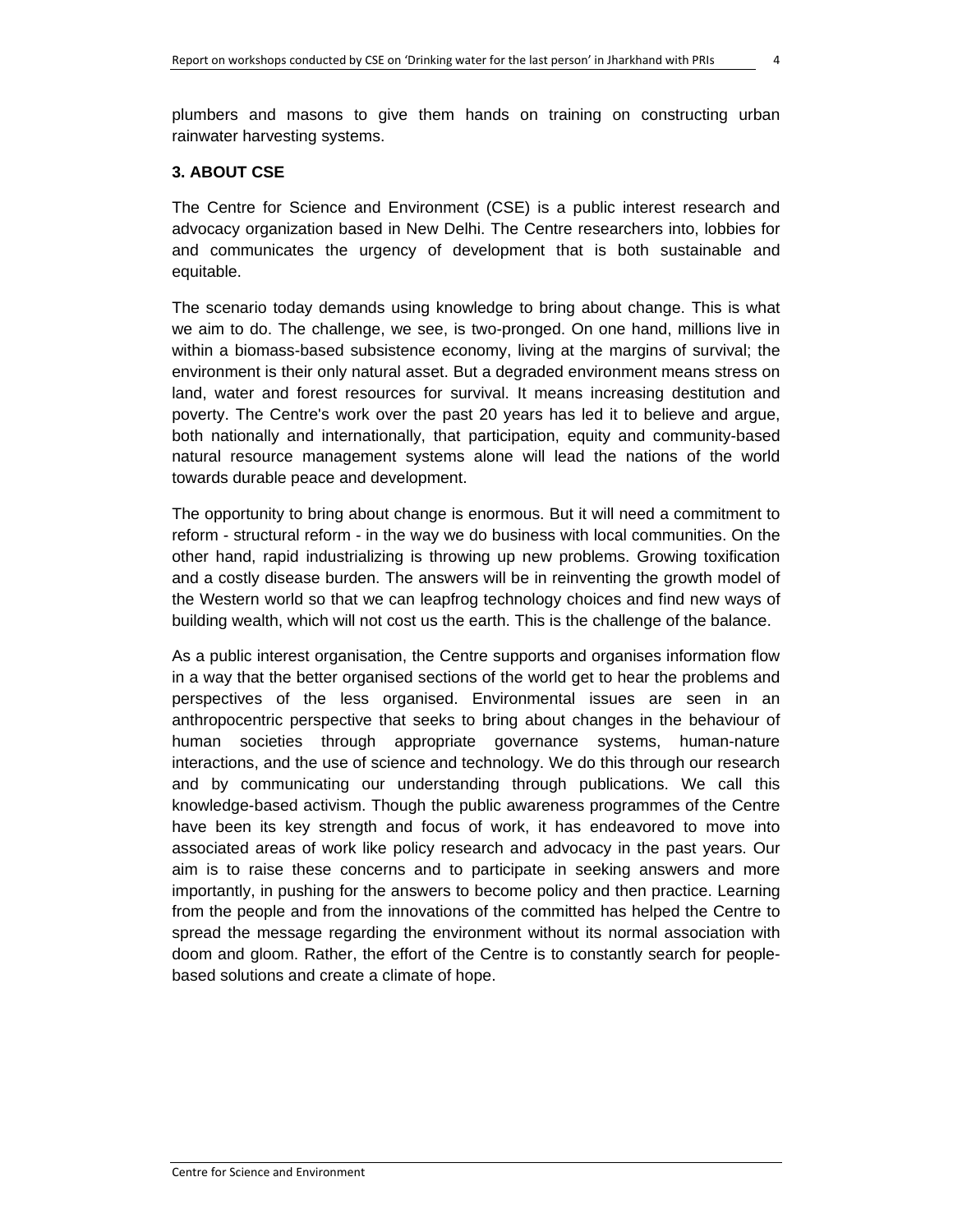#### **4. WORKSHOPS FOR PRI CONDUCTED IN JHARKHAND**

Workshops for PRI were conducted in Jharkhand between  $10^{th}$  November to  $3^{rd}$ December,2011. The agenda for these workshops was designed in a way to debate the aspects of water management and community participation. It was designed to provide an understanding of the process of planning for the water security of a village. This included creating awareness about the finite nature of village water resources, the need to identify critical water issues in a village, and how these problems can be addressed through a collective planning process in order to gain water security for the village.

The sessions revolved around critical aspects of water such as scarcity, quality, catchment area recharge, maintenance, funding and technical support. Modules also consisted of water conservation technologies (both traditional and modern) prevalent in different geological and topographical areas of Jharkhand. The workshops saw a mix of audio visuals (power point and videos), visual aids (posters), group discussions, practical exercises and lectures.

Field exposures were selected to illustrate suitable measures for water supply in water-stressed areas by both NGOs and PHED. Participants were shown Ormanjhi's government water supply plant and Tyma watershed area in Ramgarh (by PRADAN) to understand successful practices and community mobilisation. A visit was also organised to Mander block to display repair work of hand pumps by trained women mechanics for hands on understanding of operation and maintenance work.

| <b>Module</b>         | <b>Sessions</b>                                         |
|-----------------------|---------------------------------------------------------|
| 1. Introduction       | 1.1 Course introduction: What, when and how             |
|                       | 1.2. Participant introduction: Knowing each other: A    |
|                       | qame                                                    |
| 2. What is Village    | 2.1 Water is life: An overview presentation on why we   |
| <b>Water Security</b> | should conserve water                                   |
|                       | 2.2 What is village water security: Interactive session |
|                       | 2.3 Importance of community mobilisation: Exercise      |
|                       | 2.4 Elements of village water security: Exercise        |
|                       | 2.5 Rainwater harvesting                                |
| 3. Roles and          | 3.1 Roles and responsibilities                          |
| responsibilities of   | 3.2 Case studies and documentaries                      |
| different actors      |                                                         |
| 4. Operation and      | 4.1 Women as hand pump mechanics                        |
| maintenance           |                                                         |
| 5. Field trip         | 5.1 Field trip and discussions                          |
|                       |                                                         |
| 6. Valedictory        | 6.1. Feedback                                           |
| session               | 6.2 Conclusion and certificate distribution             |
|                       |                                                         |

#### **4.1 Training agenda**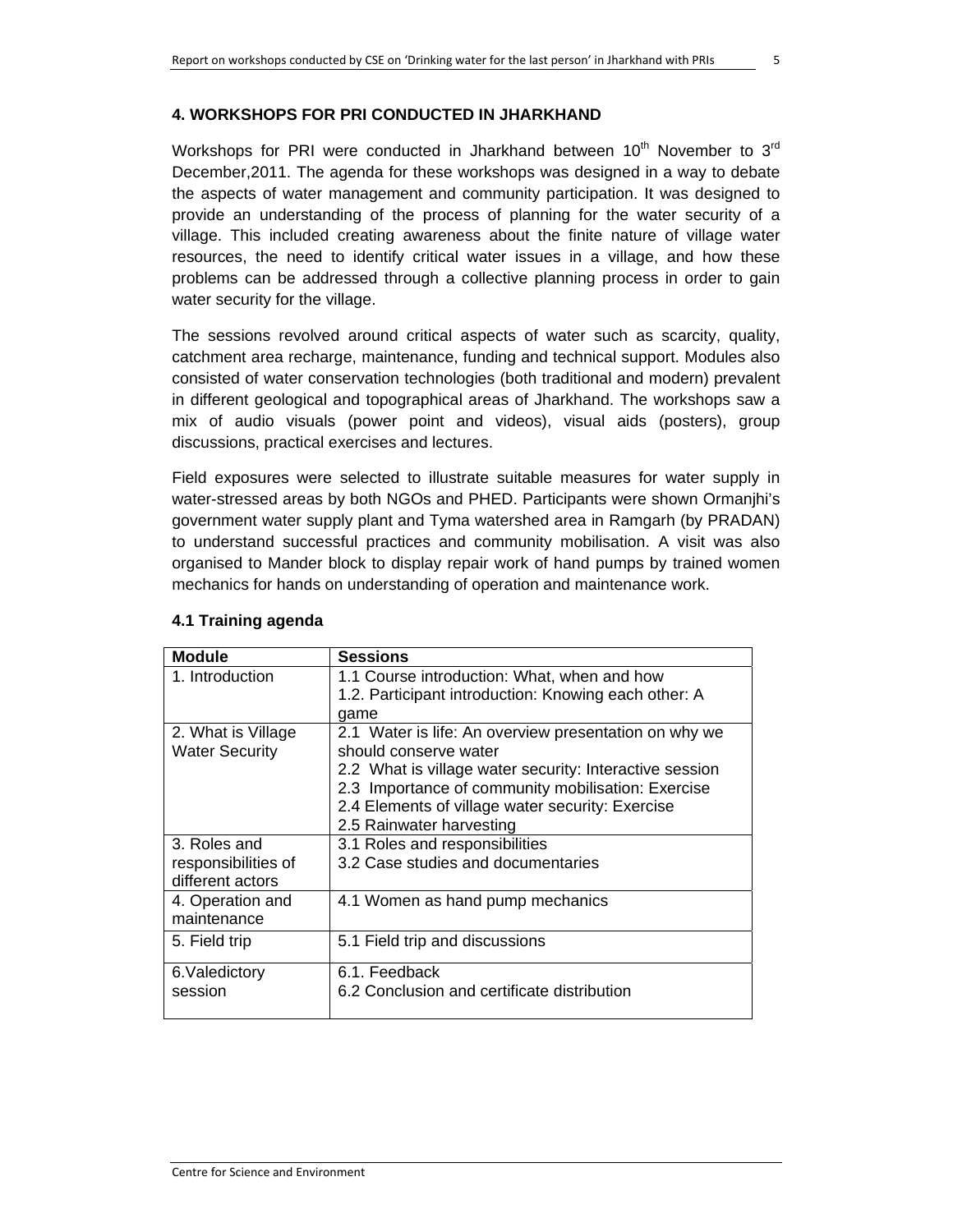#### **4.2 Details of sessions**

#### **Module 1: Introduction**

#### 1.1 Course introduction: What, when and how

#### 1.2 Participant introduction: Knowing each other: A game

This session introduced CSE and its work to the participants. The objective, methodology, structure and outcomes of the training programme were also conveyed.This was followed by deciding rules and regulations to be followed by everyone throughout the workshop. At the end, participant's expectations were discussed at length.

| <b>District</b> | <b>Key expectations</b>                                                                      |
|-----------------|----------------------------------------------------------------------------------------------|
| Ramgarh         | Rain water-harvesting techniques<br>٠                                                        |
| Ranchi          | Creating a village water security plan<br>٠                                                  |
| Khunti          | To know about the duties, responsibilities and<br>work details (as Mukhiyas and Jal Sahiyas) |
|                 | Hand pumps maintenance and repair work<br>٠                                                  |
| Lohardaga       | Technical knowledge of water and its<br>$\bullet$<br>circulation in the environment          |
| Gumla           | Issues around water quality and mitigation<br>$\bullet$                                      |
| Hazaribagh      | To find solutions to water related issues and<br>$\bullet$<br>water management               |

#### **Module 2: Village water security**

2.1 Water is life: An overview presentation on why we should conserve water Presentations in this session enlightened participants regarding the water cycle, issues and politics around water and the need to conserve rain water. Case studies illustrated how water was managed successfully in ancient civilisations (Harappa) and how it is done in today's time throughout our country.

2.2 What is village water security: Interactive session Activities involved making small groups so that participants could debate and list results of water scarcity (due to low or no rainfall) in their everyday lives and how it affects their village.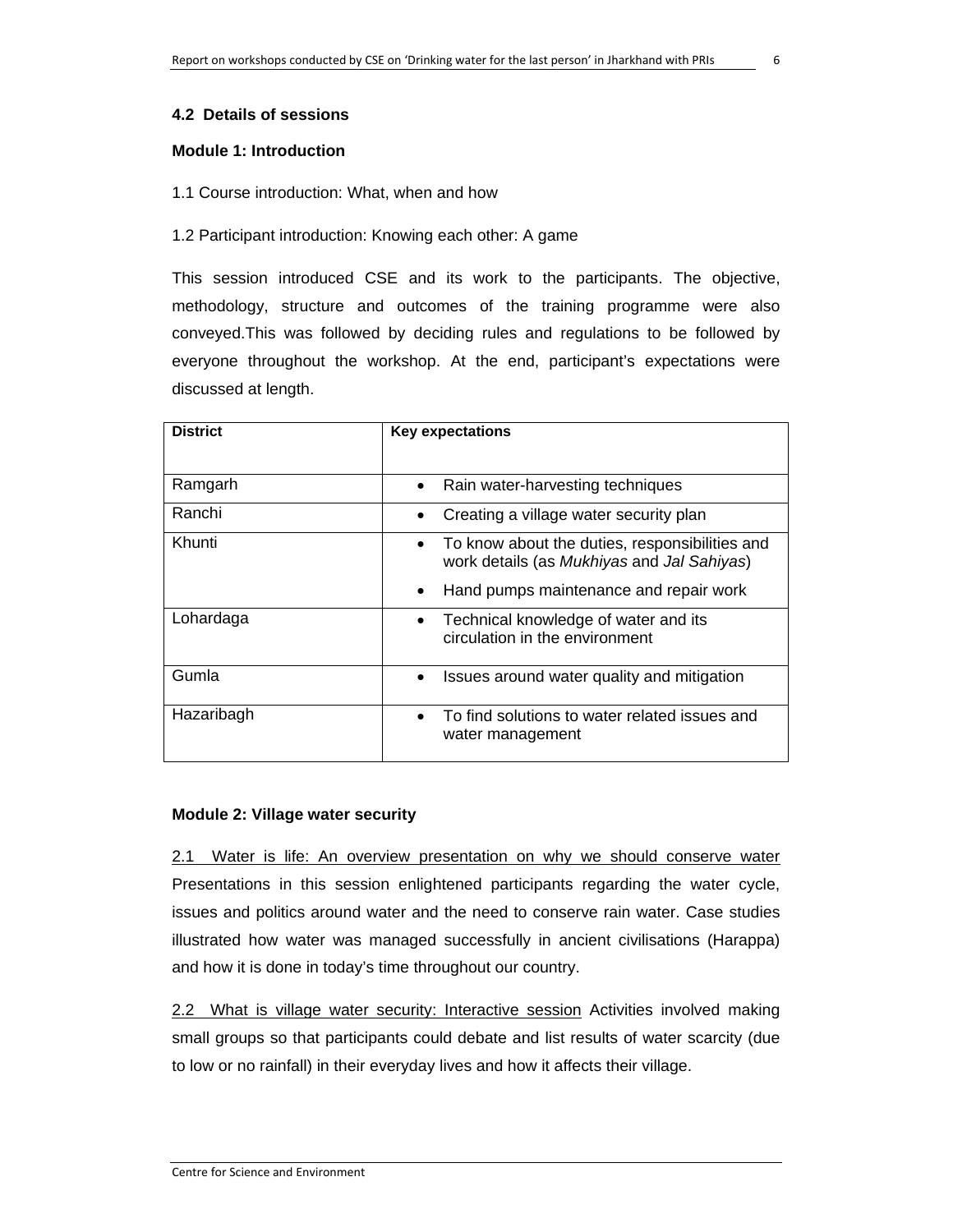The purpose of such an exercise was to make them realise different kind of problems that arise around water in their own lives and look at them to systematically plan ahead for solutions. The session's stressed on making people realise the central part of water resources in everyone's life.

The main issues listed by participants were:

- 1. Managing agriculture and livestock would be hugely affected.
- 2. Drinking water would be difficult to source as wells and hand pumps would dry-up.
- 3. Drought like situation would prevail.

2.3 Importance of community mobilisation: Exercise: Each group was givena puzzle to complete in three rounds. Each round had specific rules to be followed by participants. In the first round, participants we asked to create the puzzles without conversing with anyone. In the second round, they were allowed to talk to members of their group and work together to finish the task. In the final round, the groups were asked to move around, interact with other participants of other groups and share pieces from their puzzles to finish their task.

The purpose of this exercise was to make the participants understand the significance of community mobilisation.It is very important for communities to understand how they can work together with others utilizing skills and resources to address their needs and to change their own lives. This is often realised through the formation of social groups working for a common agenda.

2.4 Elements of village water security: Exercise: This session comprised of a presentation on what water security means to participants and how water scarcity affects their lives. An interactive exercise was conducted on trend analysis to show why water must be conserved. An imaginary map of a village with its boundry, hamlets, streams, common land, vegetation, hand pumps, wells etc was drawn on a board. Participants were provided with human and livestock population and different kinds of real life case studies were taken up as issues and the participants were asked to draw out a plan. This was a challenging and crucial exercise as where and what kind of structures should be proposed with the available resources was discussed. All the major learnings ranging from data collection, quality, structures, planning, community mobilisation etc. were a part of it.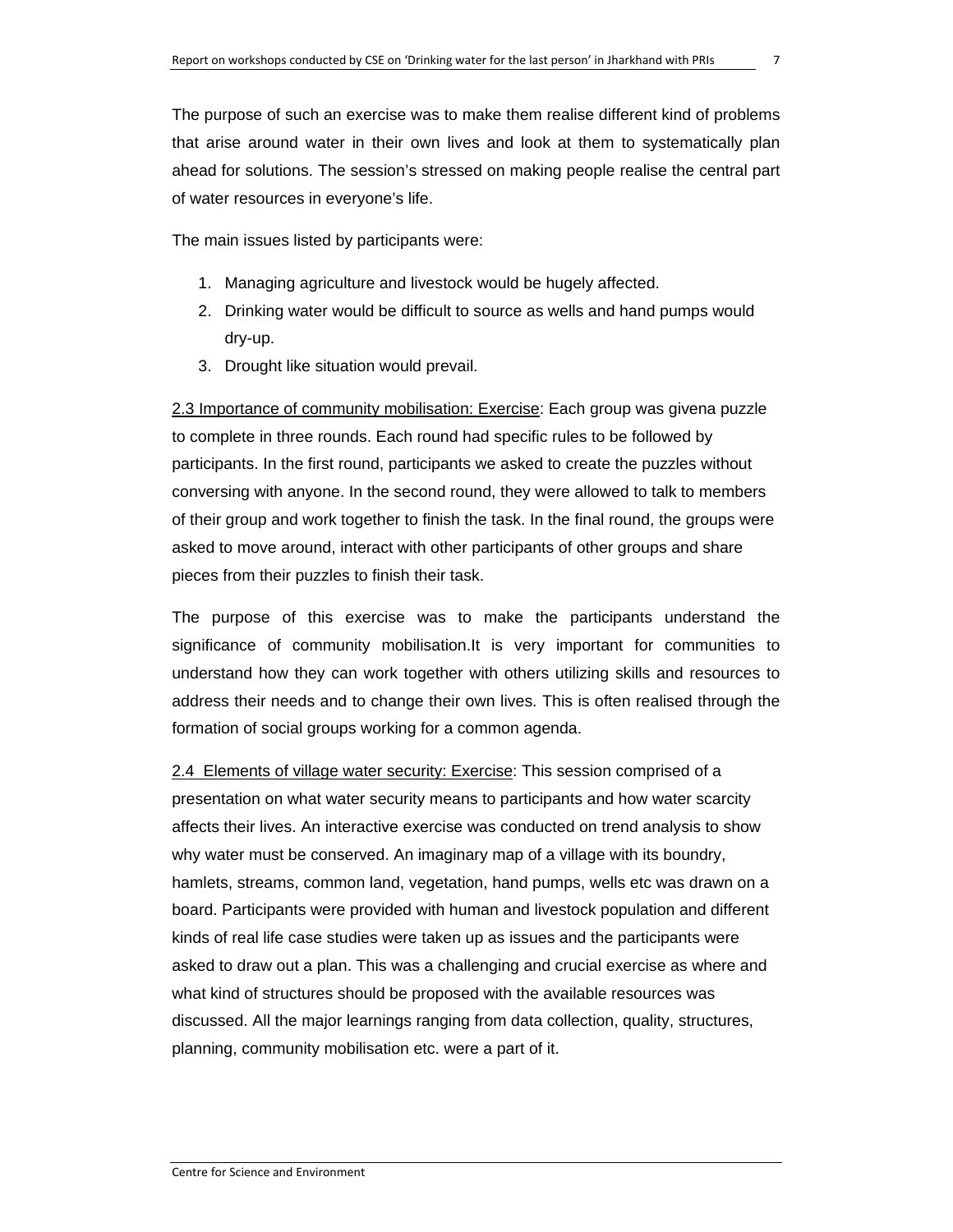2.5 Rain water harvesting: This session comprised of a presentation that displayed a step by step guide to the practice of rooftop water harvesting. This provided a handson practical guide to implement rooftop water harvesting systems. Different kinds of recharge wells, soak pits and various other recharge and storage structures were explained. How much water and from where it can be collected and maintained for usage were discussed in detail. The discussion around creating the filter to use the stored water was very well received.

This was followed by excercises on calculating the availability, requirement and then deciding on the suitable structures in relation to these and the geology of the area.



#### **Module 3: Roles and responsibilities of different actors**

#### 3.1 Roles and responsibilities

*Gram Sabha* (GS): The *Gram Sabha* comprises of the larger community and is

responsible for decisions like:

- How much drinking water is needed?
- What are the available sources of drinking water and what are the most appropriate sources?
- What kind of water supply scheme is required?
- How much can each household contribute to building the scheme?
- How much should households pay in user fee charges?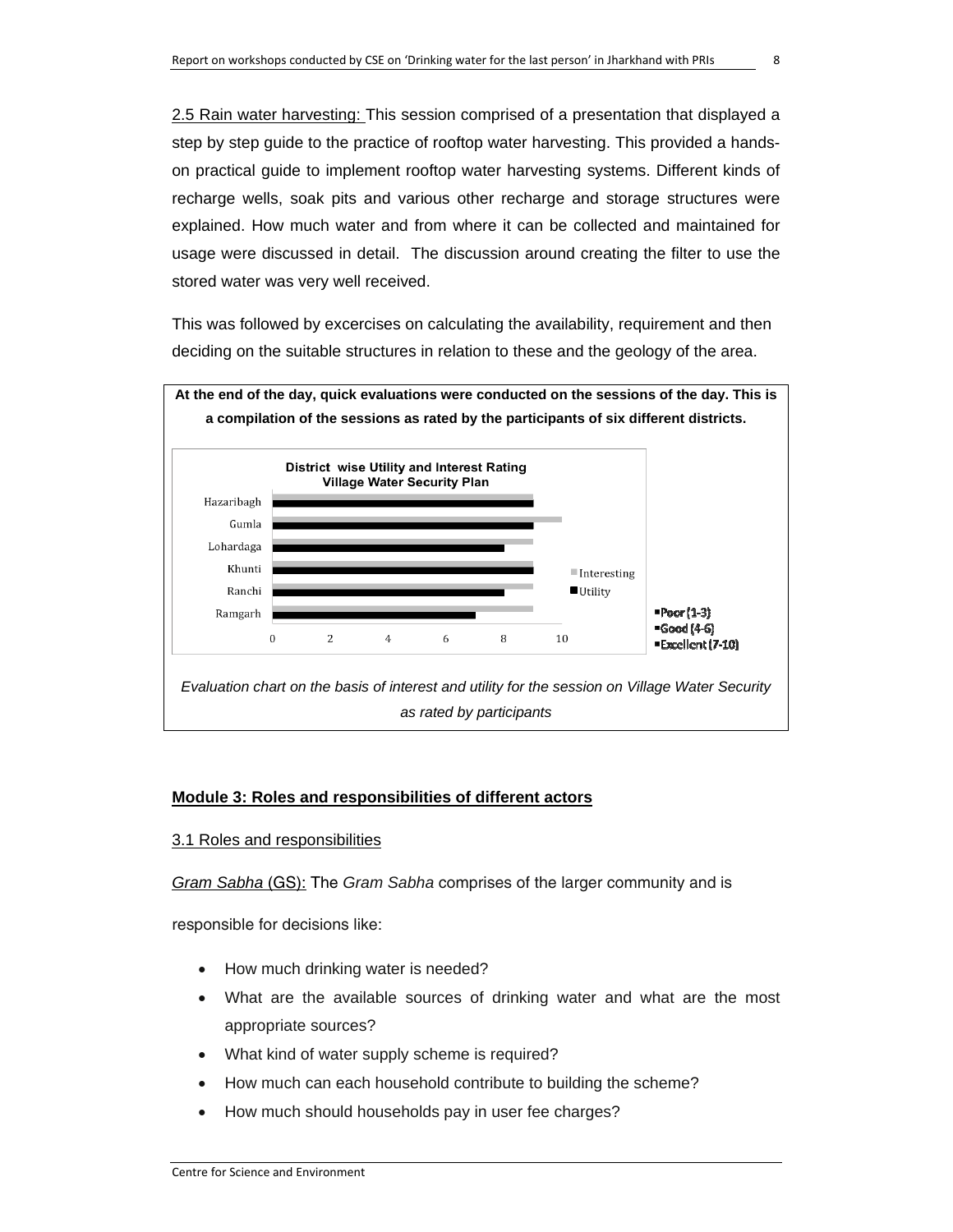• What subsidies can be given to Schedule Casts (SCs), Schedule Tribes (STs) and Below Poverty Line (BPL) households?

The *Gram Sabha* also approves the village plans and reports from the GP/VWSC on financial accounts, implementation progress and operational performance. It is also an institution for social audit.

*Gram Panchayat* (GP): The GP owns/manages the water supply scheme for the community and is responsible for:

- Approving investment plans and getting finances
- Approving annual budgets and user fee charges after discussion in the Gram Sabha Approving MoU's/contracts with operators
- Coordinating with the block and district and Support Organizations like the Block Resource Centre (BRC)
- Hiring trained mechanics for regular preventive maintenance for hand pumps and trained operators for piped water supplies

*Sarpanch*/President of *Gram Panchayat:* As the head of the village, the Sarpanch has to provide overall leadership to the process of ensuring drinking water security for the villages/ households. The Sarpanch is responsible for organizing Gram Sabha with active participation from all stakeholders, formation of a capable VWSC, conflict resolution in a transparent and just manner, monitoring construction to ensure quality, monitoring expenditure to ensure that the funds available are used in a cost-effective manner, providing equitable water supply to all including SCs, STs and poorer households, co-ordination with the block/district and Support Organizations.

The *Pani Samiti*/Village Water and Sanitation Committee (VWSC): The VWSC is a standing committee of the GP and is responsible for planning, implementation, operation, maintenance and management of village drinking water security:

- Collecting household contributions and user fees Opening and managing a bank account
- Preparing annual budgets and recommendations for user fee charges
- Organizing people to be vigilant about not wasting water and keeping water clean
- Ensuring professional support for hand pump caretakers and piped water supply operators: (a) Ensuring access to spare parts for hand pumps and trained mechanics for regular preventive maintenance; (b) Ensuring the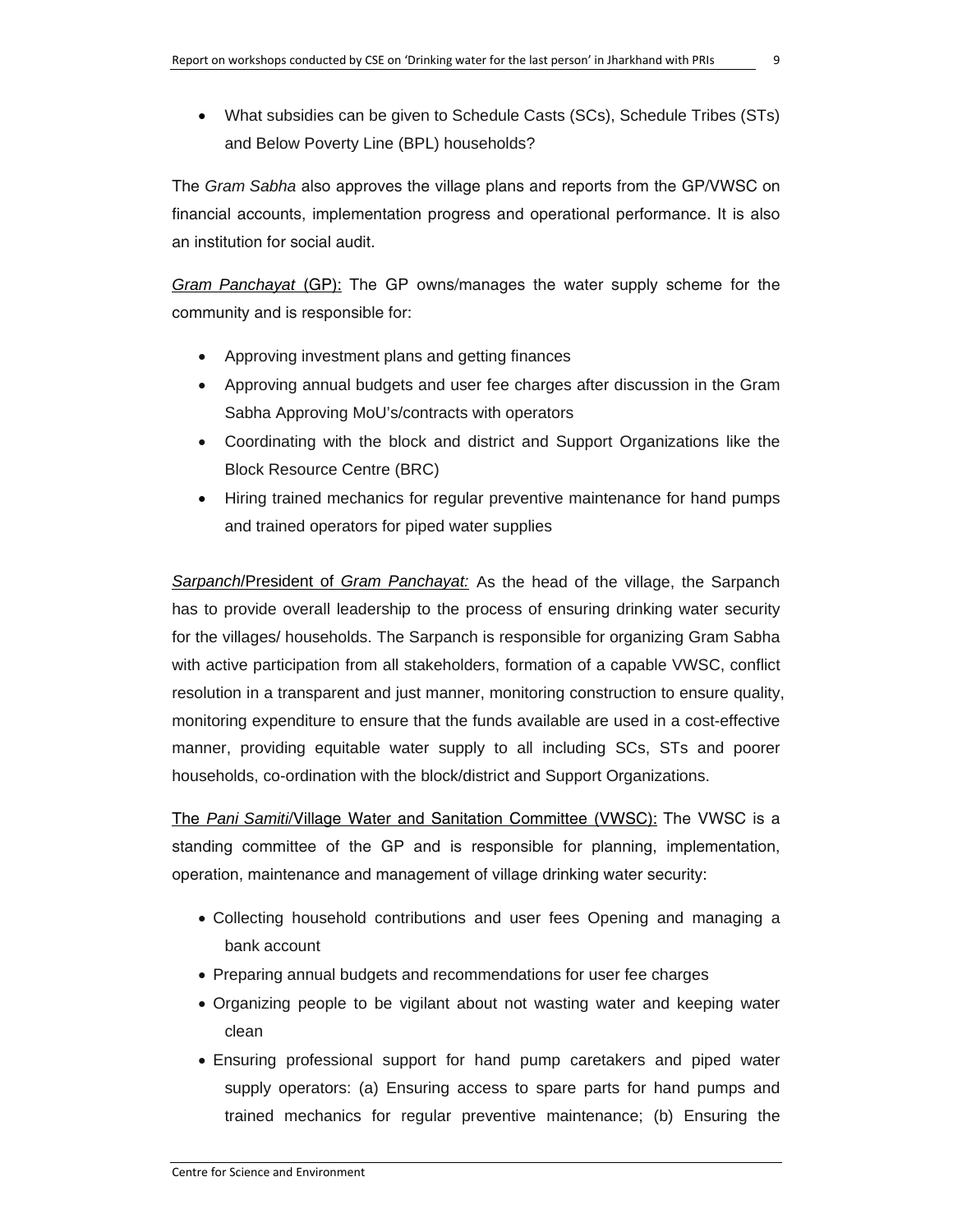operators handling piped water supply systems are provided with adequate training to gain the technical and financial skills needed to do the job

• Responsible for procurement of goods and services, supervising contracts and works and making payments.

Water Quality: Water quality monitoring and surveillance is a key responsibility of the VWSC. Bacteriological contamination related to poor sanitation causes diseases such as diarrhea, dysentery, cholera, typhoid, etc. Excess fluoride and arsenic in groundwater drinking sources has given rise to crippling diseases such as fluorosis and arsenical dermatitis. The VWSC must ensure that regular sampling and analysis takes place using field test kits and district and sub-divisional district testing laboratories.

The VWSC's responsibilities include maintenance of the field test kits (replacement of used materials) and meeting the expenses of a nominated grass roots worker (VWSC member) as well as the costs of laboratory tests. The VWSC should liaison with Primary Health Centres and NRHM workers (ASHA) to monitor incidence of diseases relating to water (roles and responsibilities of the VWSC member and ASHA are given in the Table in this section).



#### 3.2 Case studies and documentaries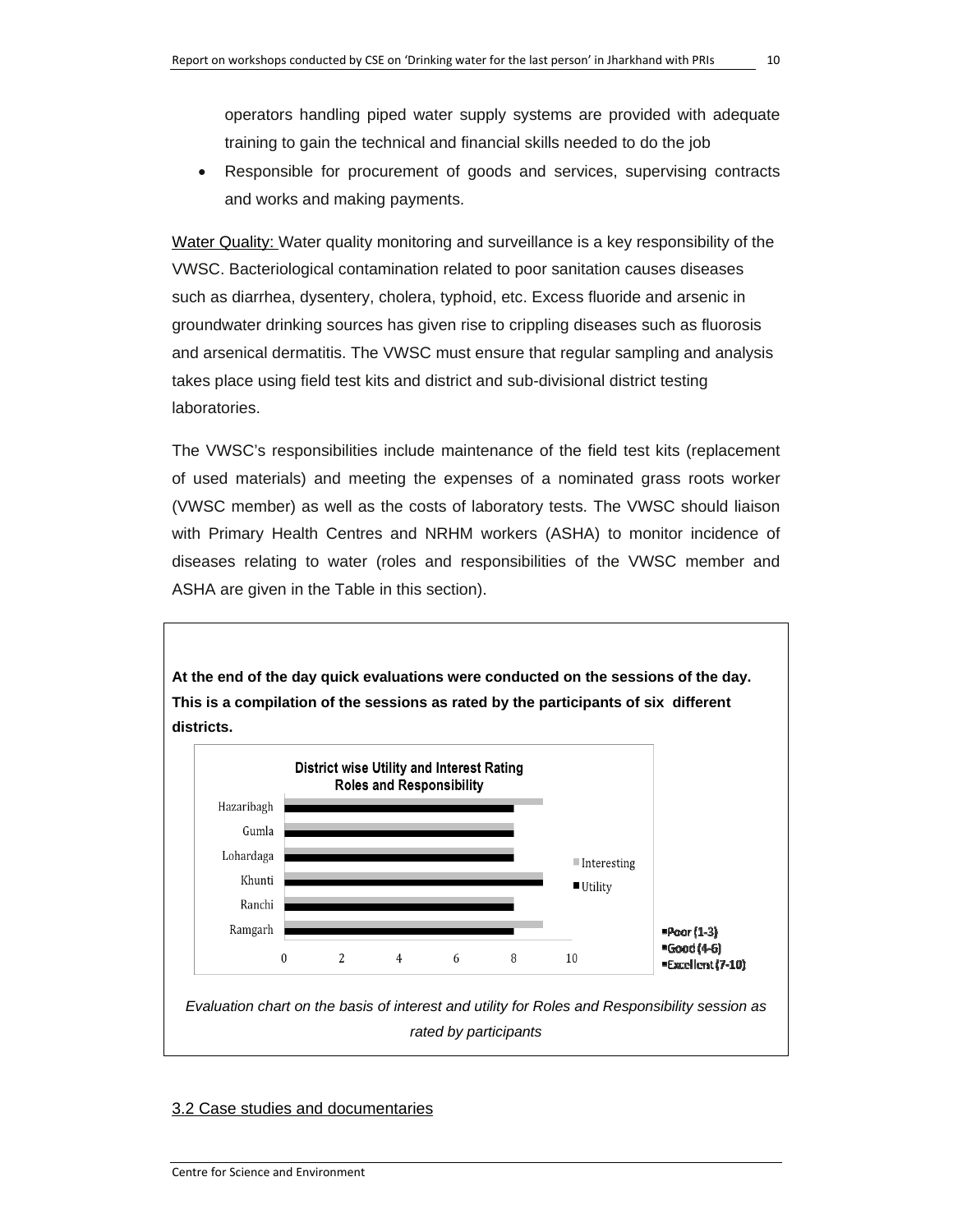The participants were presented with five successful case studies from across the country. Their focus was on issues like water quality, scarcity, revival of traditional sources, water management etc. These best practices case studies showcased how people and communities have come together to find solutions to their problems. These were possible either with partial support of state's funds, NGOs intervention or even by the community's people themselves.

(Case study handouts enclosed as annexure‐1)

Films were shown to illustrate the case studies. *Chukru Dharti ka Narak* narrates the story of a village, Chukru in Palamu district of Jharkhand. The villagers suffer from fluorosis due to the natural contamination of fluoride in the groundwater. Most of them walk with the support of wood-stick. The film tries to find-out several low-cost solutions to prevent these kinds of problems. Even though the government claims to have done a lot the village still faces this water quality issue.

*Four Engineers and a Manager* narrates the story of five ordinary people who have kept the intricate traditional science of water management alive from the modern onslaught. These barefoot Indian rural engineers have been practicing the tradition of water harvesting for quite some time. This film introduces the viewer to the technique and social management practices governing community water management.

*Thar : Marubhumi ke Chamatkaar* illustrates the diverse social and cultural practices that enabled large populations to survive in the harsh Indian desert environment. The villages of Thar in Rajasthan have amazing systems of water harvesting. Similarly, the desert farmer has devised an ingenious system to grow and maintain sources of fodder.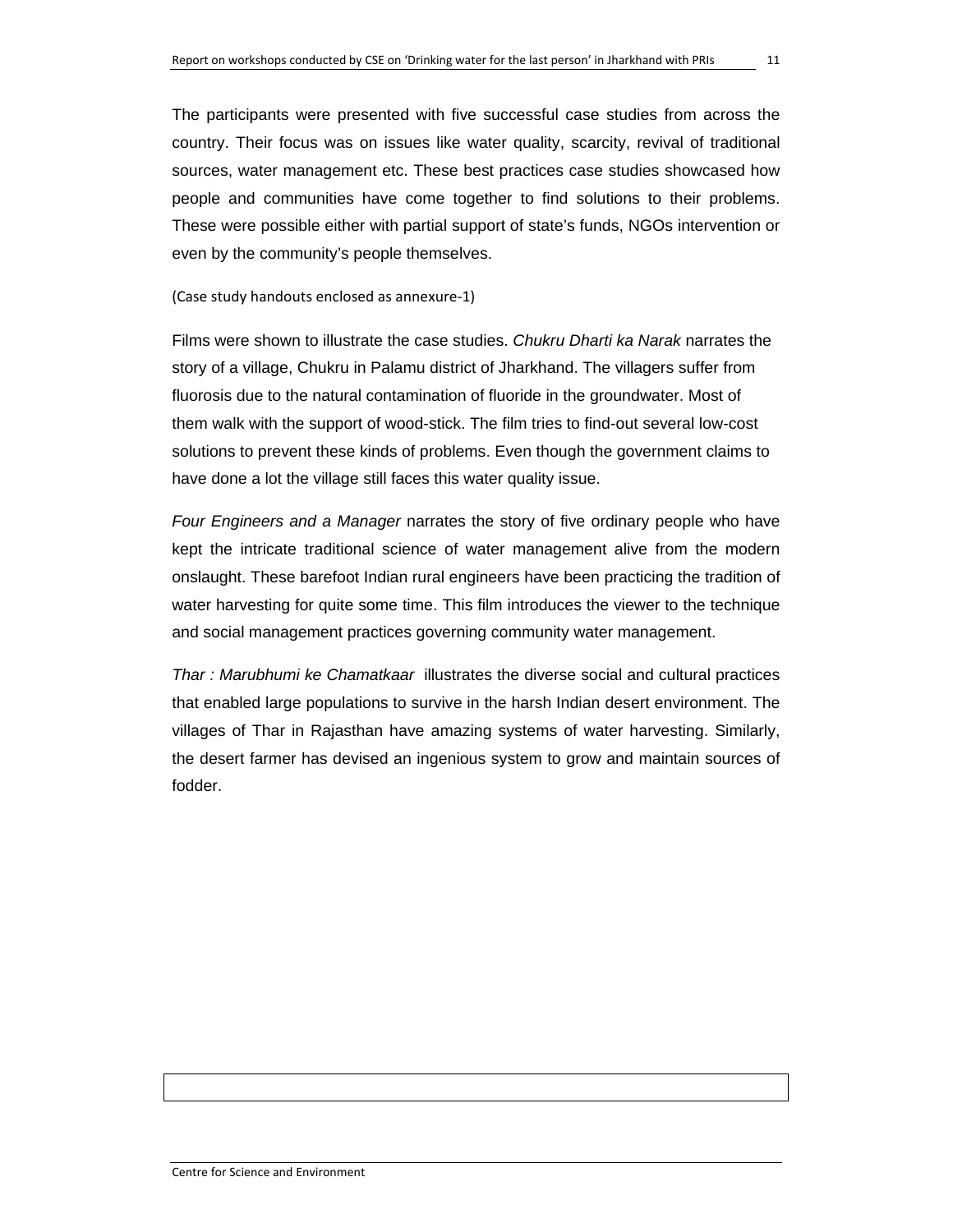

#### **Module 4: Operation and maintenance**

4.1 Women as hand pump mechanics: Hand pumps and its repair and maintenance work feature prominently in a Jal Sahiya and Mukhiya's work. Thus, in order to explain its proper functioning and repair work, participants were taken to Mander block. The session was conducted by three trained women hand pump mechanics who received training by Unicef and *Mahila Samakhya* in 2007.

Different parts of a handpump were shown and explained to the participants. The process of dismantling and finding out the defected parts to repair or replace them was explained in detail. The different repair materials like base pipe, lifters, sly ranch, washer etc were explained and shown part-by-part. The participants took active part in the activity and checked the working of every part. The mechanics also talked about procurement and the costing involved in the process.

They also talked at length about the costs involved in repairing and sourcing the various parts.

**At the end of the day, quick evaluations were conducted on the sessions of the day. This is a compilation of the sessions as rated by the participants of six different districts.**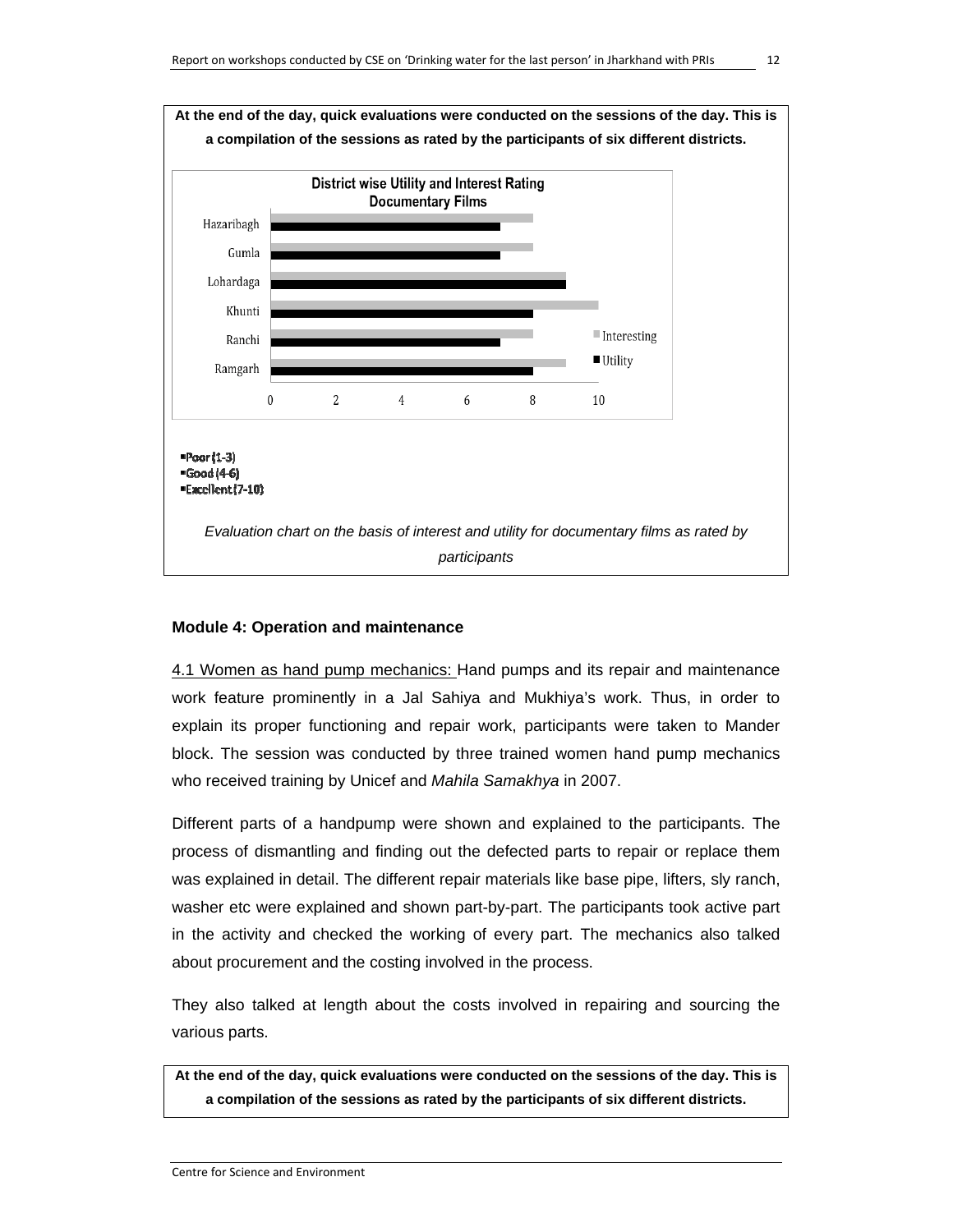

#### **Module 5: Field Trips**

#### 5.1 Government Water Supply Plant at Ormanjhi

The participants were taken a government's water treatment plant at Ormanjhi. It treats and supplies water to 120 houselholds in the area through seven supply points. The participants were shown the underground reservoir where the water was stored after being pumped from the nearby stream (source).

Then they were also shown the treatment units, pump house and the overhead storage tank from where the water was supplied to the supply points. The coordinator of the plant also showed the stream and the small check dam built on it.

The purpose of the visit was to show the participants the workings of a supply system and see its source as well. As the *panchayats* would be overtaking the supply scheme it was crucial for the *sarpanchs* and *jal sahiyas* to see and understand its planning, design and working to make it more effective and sustainable.

#### 5.2 Watershed Initiative and community mobilisation at Tyma watershed area

Participant groups were taken to Gola Block of Ramgarh district to understand the workings of a watershed. Tyma watershed was built with the support of NABARD and PRADAN in 2008. The same year, Tyma Watershed Development Committee was registered as a society. The area is spread over 1016 hectares and covers four villages. Mr.Bahadur Tanti and Mr. Jaydhan Murmur explained the situation before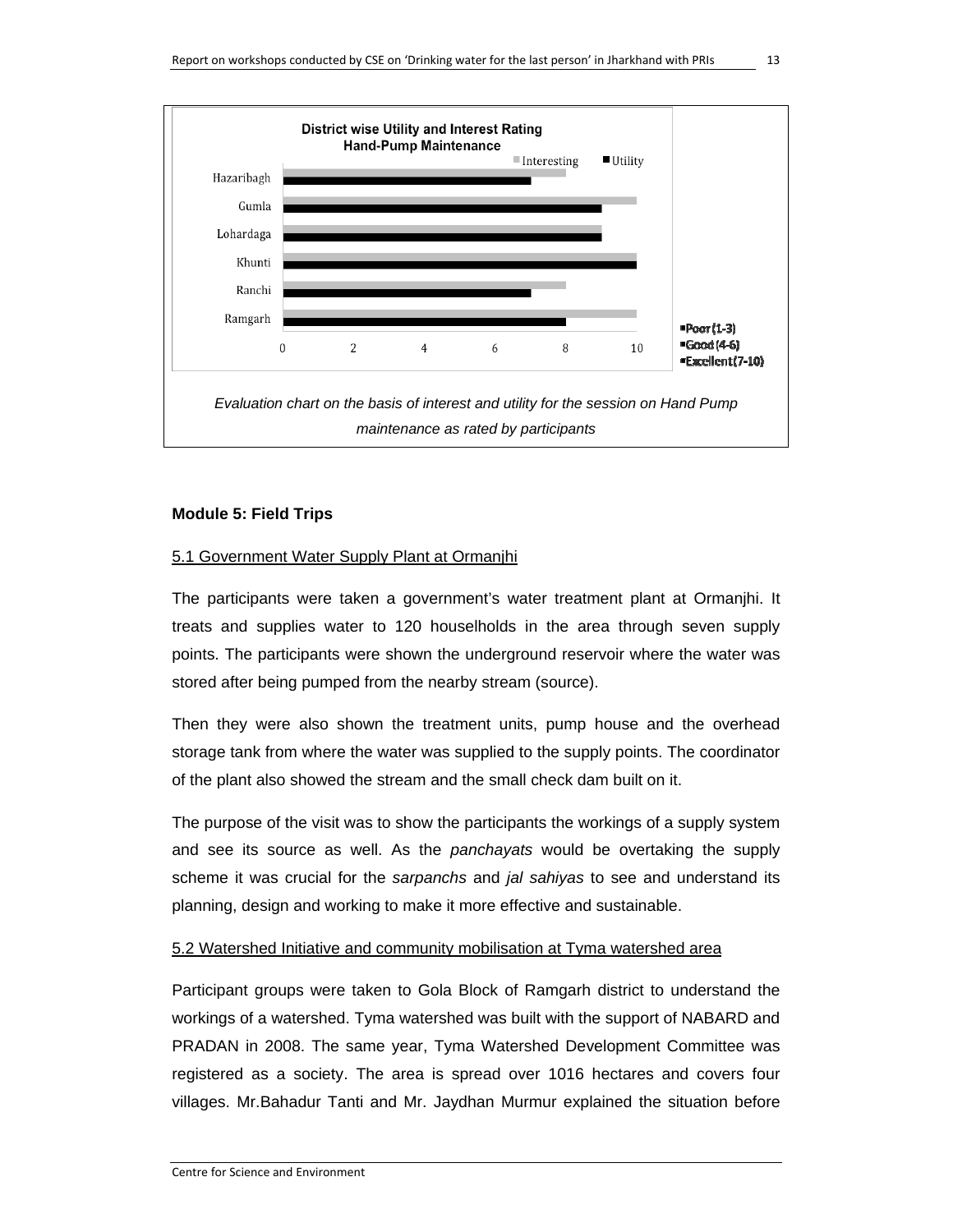the construction and how it has significantly changed after the initiative. The local people used to chop wood and sell it off in nearby markets of Gola to earn a meagre livelihood. This affected the forest cover and a drought like situation was cropping up in the late 90's. With PRADAN's intervention and successful participation of the local people the place and the people transformed their lives. The participants were shown various water harvesting and storage structures on hilly slopes and terrains like contour trenches, small pits, 30x40 pits and 5% pit models. Other physical infrastructure like filed bunding, other renovated water harvesting structures and a diversion dam were also shown and their relevance was explained.

A lot of discussion also revolved around community mobilisation, participation by various people in the decision making process and the role of women in planning and implementation. Various kinds of schems and support that are offered by the State and other agencies and the channels of approching them were also discussed. The participants were also shown vegetable and mango plantations under agro-forestry and horticultural practices.

This particular ield exposure was selected to illustrate suitable measures for water supply managed by a NGO and local people. The participants were encouraged to hold discussions on what goes into making, planning, implementation and then maintaining of an effective, sustainable and model project.



#### **5. Feedback from participants**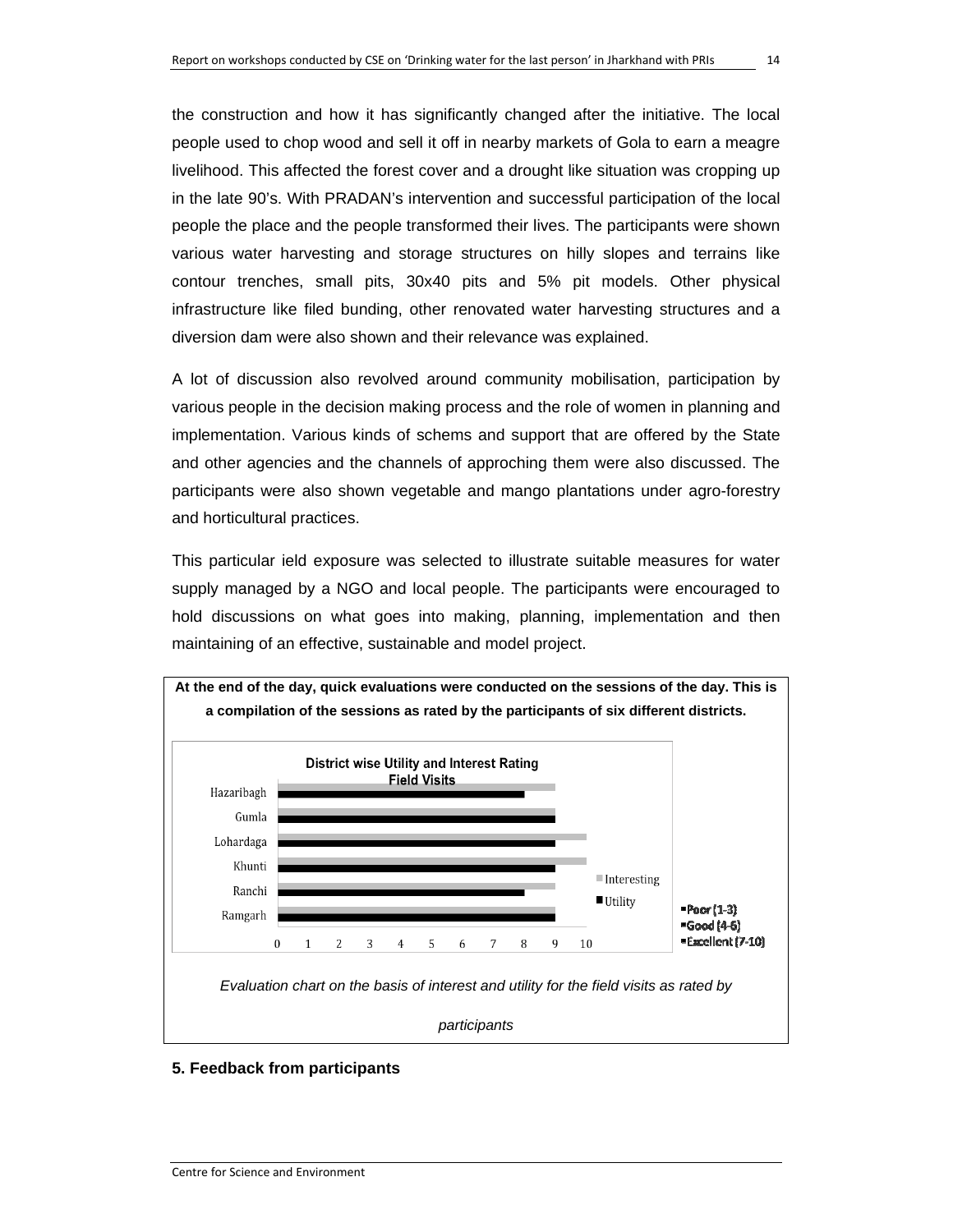We found that the participants were not aware of their roles and responsibilities at all. Most of them were also not able to read or write. This made the sessions extremelychallenging. The team had to make changes in the program agenda to make it completely needs based and more hands-on. Caculations and exercise sessions were broken down and made easier to ensure applicability.The participants were very happy to be a part of such a programme and were impressed by it. For most of them, this was the first time that they came to know of the importance of rainfall and how they can play a role in managing water in their village. Participants were also very keen to know about the schemes and support offered by the State and other agencies.



**Jharkhand's water problems:** Participants rating of priority areas in which they were keen to grow their knowledge and understanding within these issues.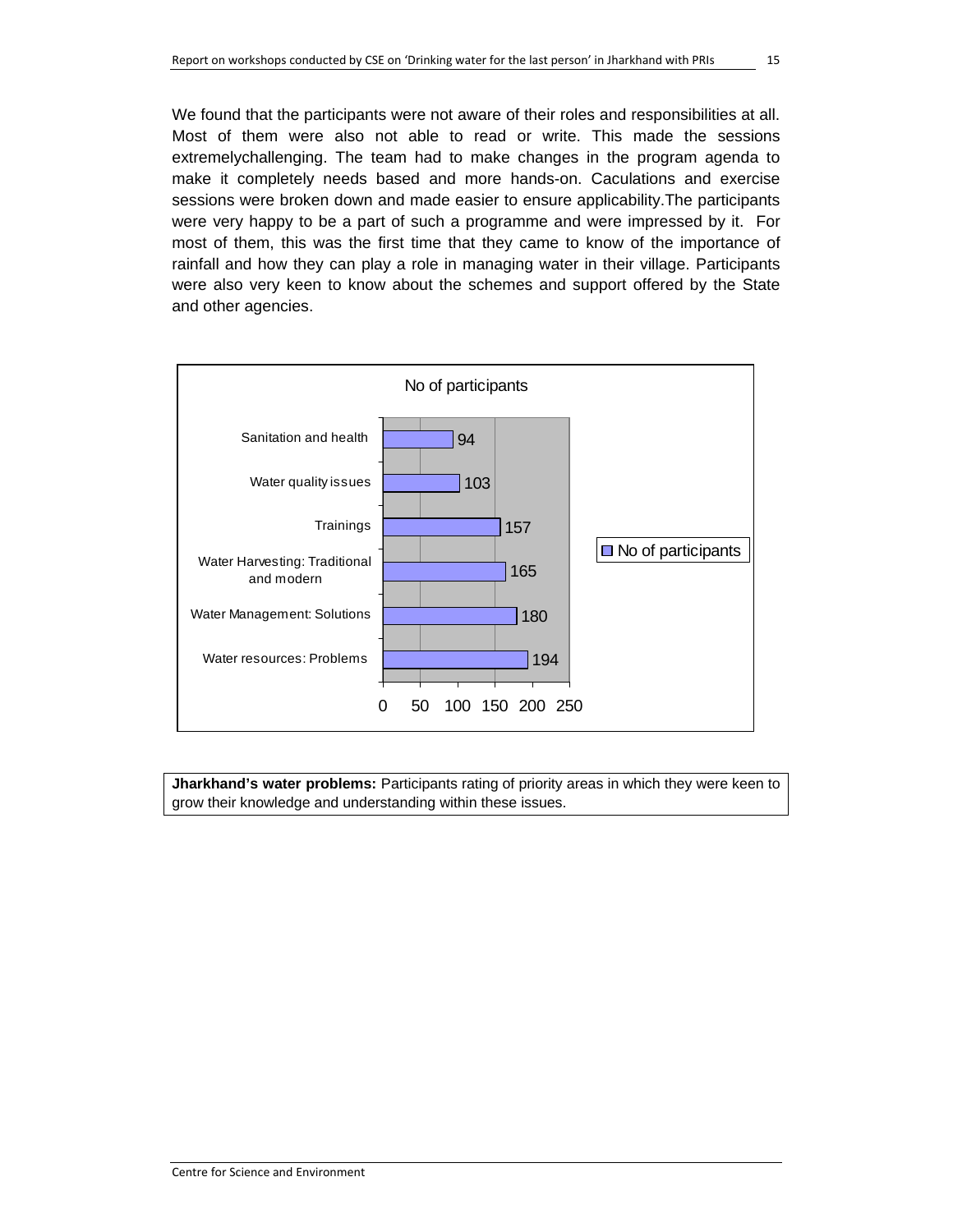# **Photographs**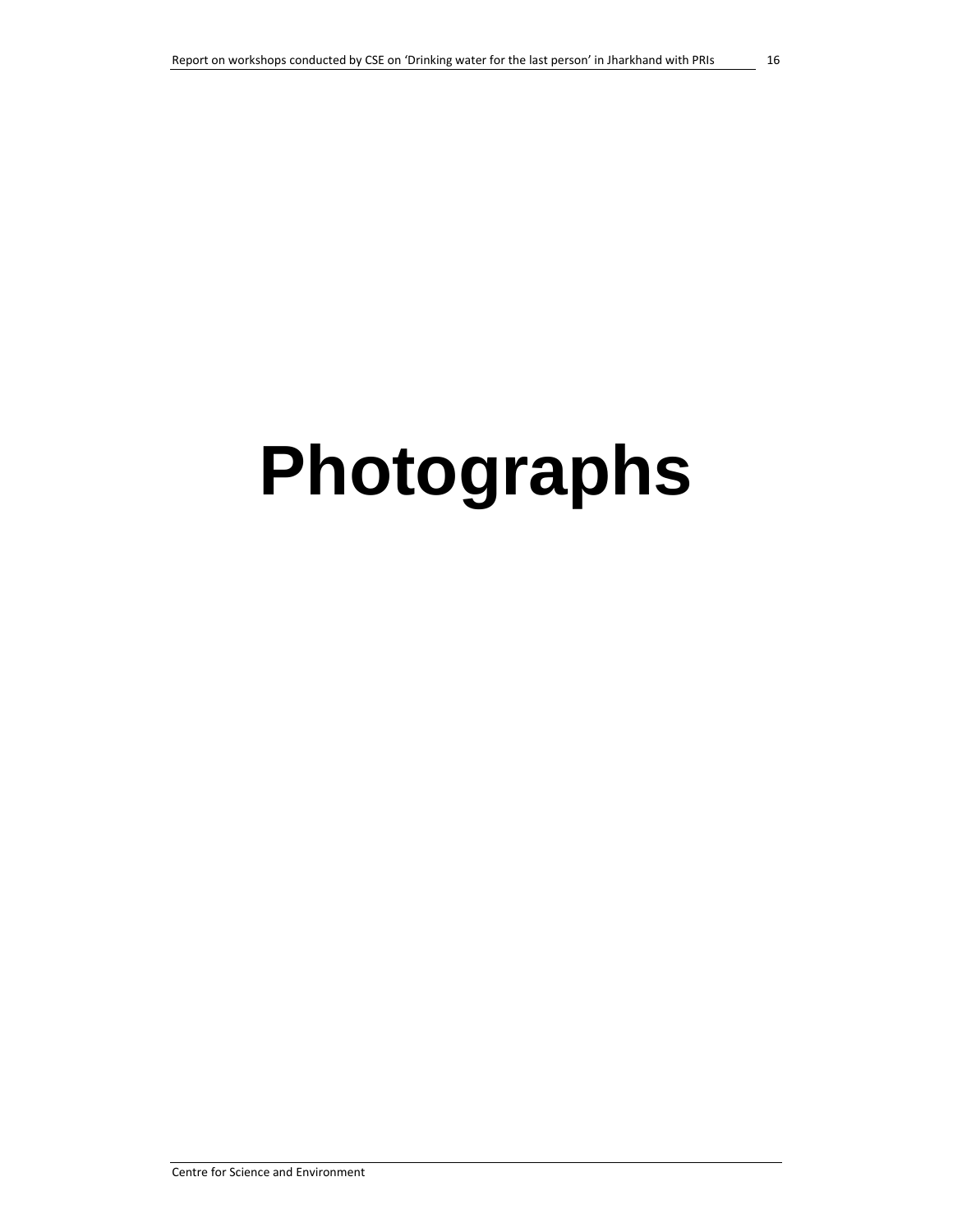

**Figure 1: Puzzle game to understand community mobilisation with participants from Ramgarh** 

**Figure 2: Interaction and discussion with Tyma Watershed Committee members at Auradih village, Ramgarh with participants from Lohardaga** 





**Figure 3: Hand pump mechanics repairing a hand pump in Mander block, Ranchi with participants from Khunti** 

Centre for Science and Environment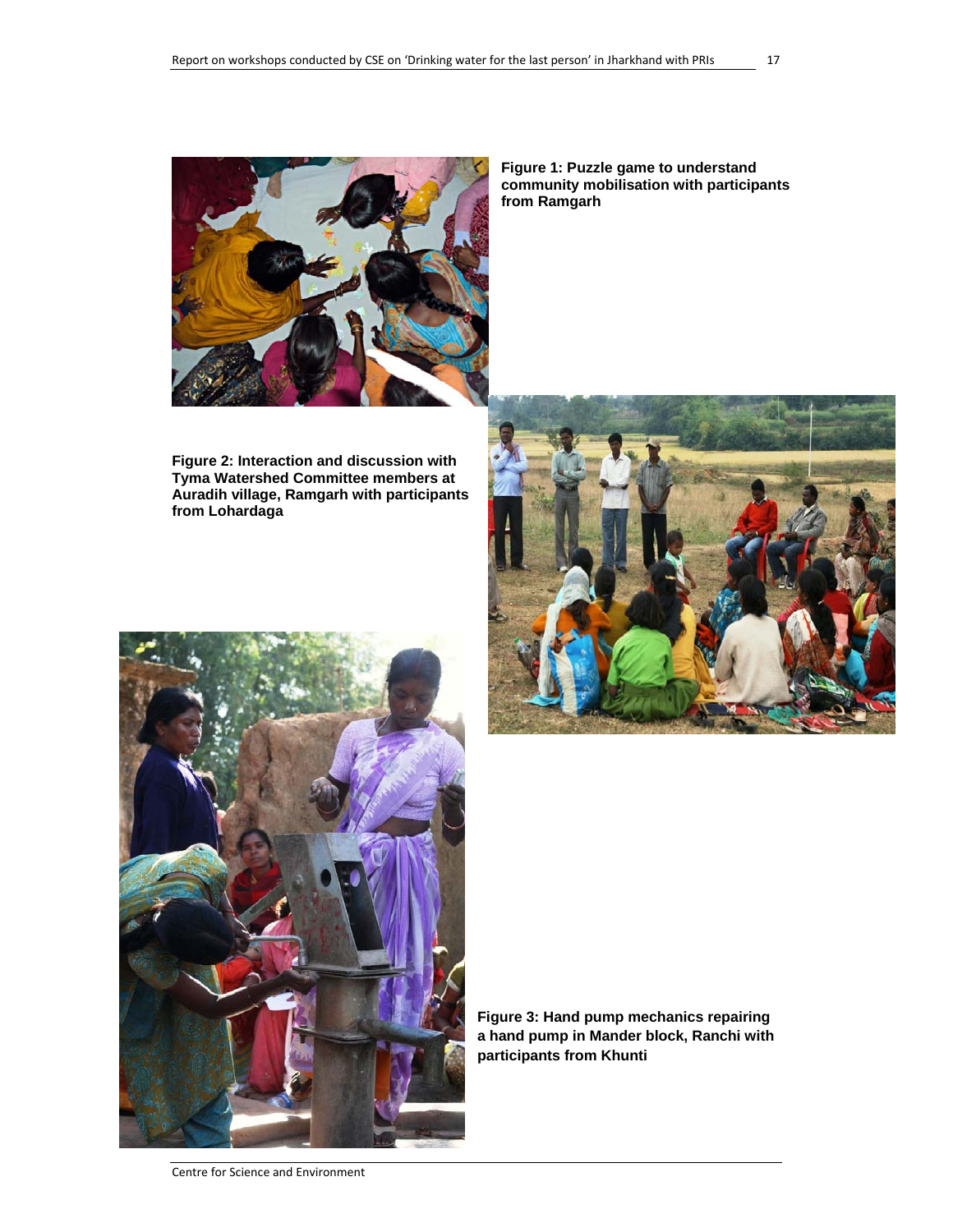

**Figure 4: Participants from Ranchi at a group activity** 



**Figure 5 : Check dam at Ormanjhi block, Ranchi (Government's Water Supply plant) as a part of field exposure with Hazaribagh's participants**



**Figure 6 : Village Water Security planning excersice with participants from Gumla**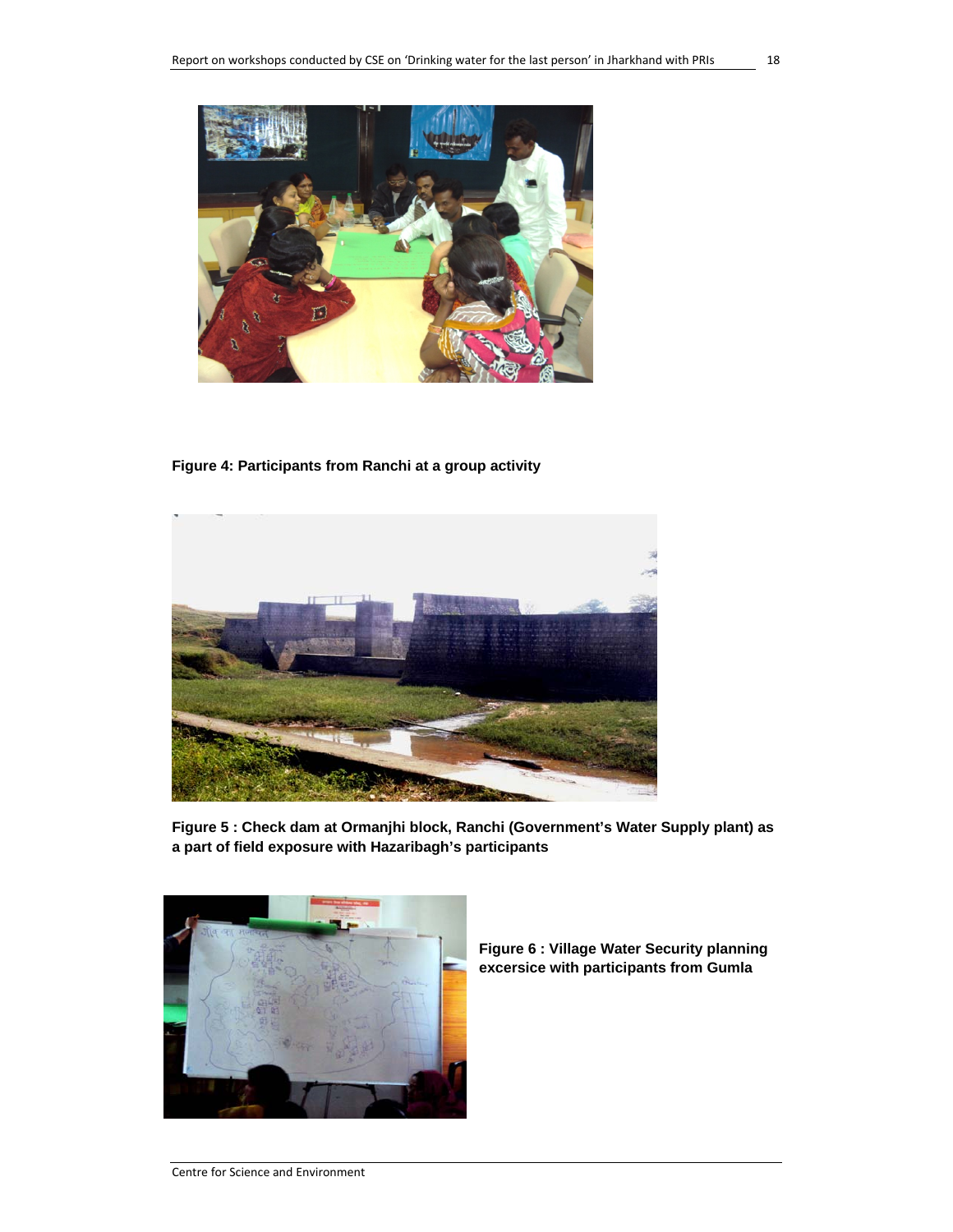#### **7. Annexures**

- **1.** Agenda
- 2. Case study handouts
- i) *Narayanpur : Mahilaon ki atmaprerna*
- ii) *Madhya Pradesh ke ghaat mein fluoride ka ghatav*
- iii) *Naag gaon, Uttrakhand*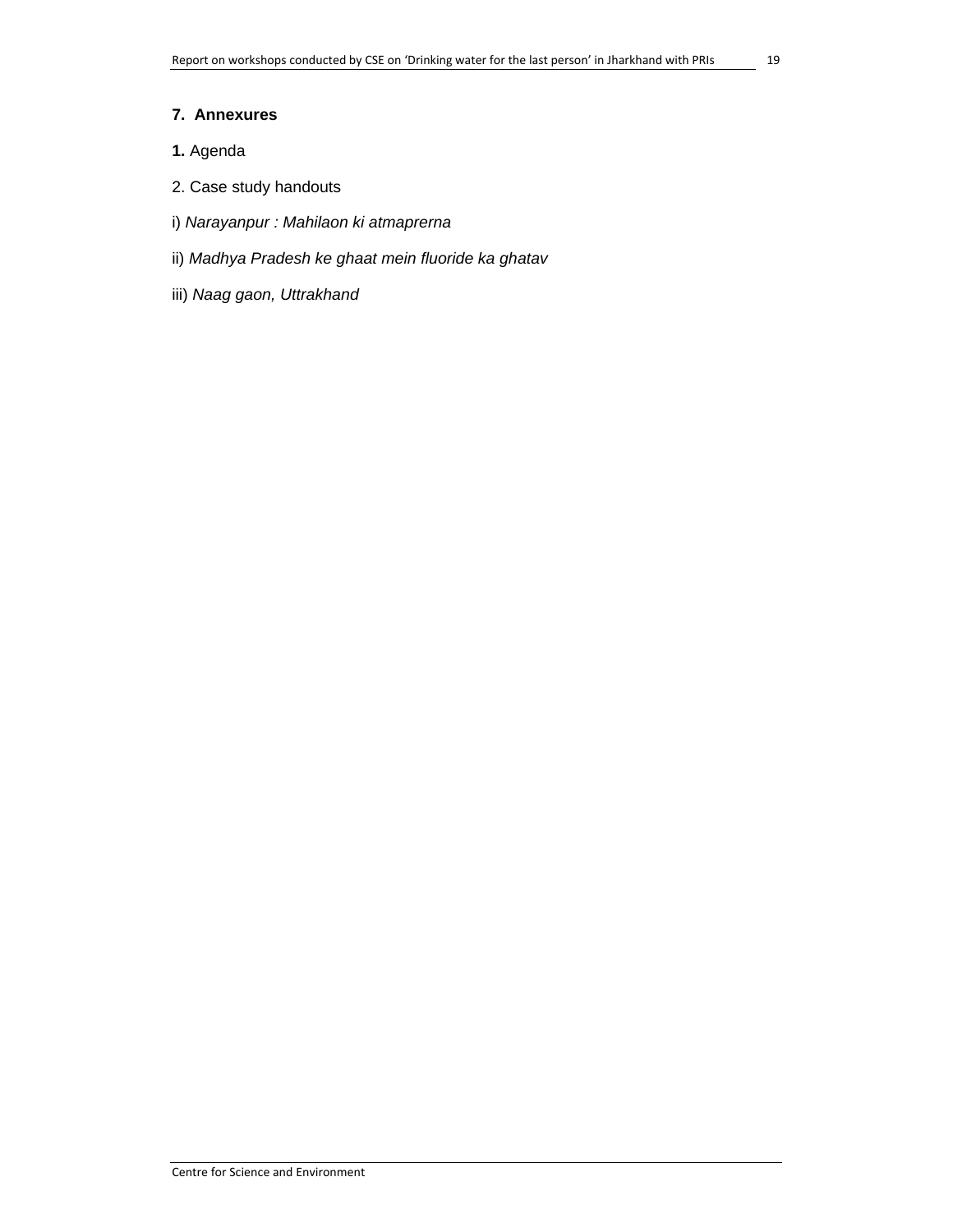### **Annexures**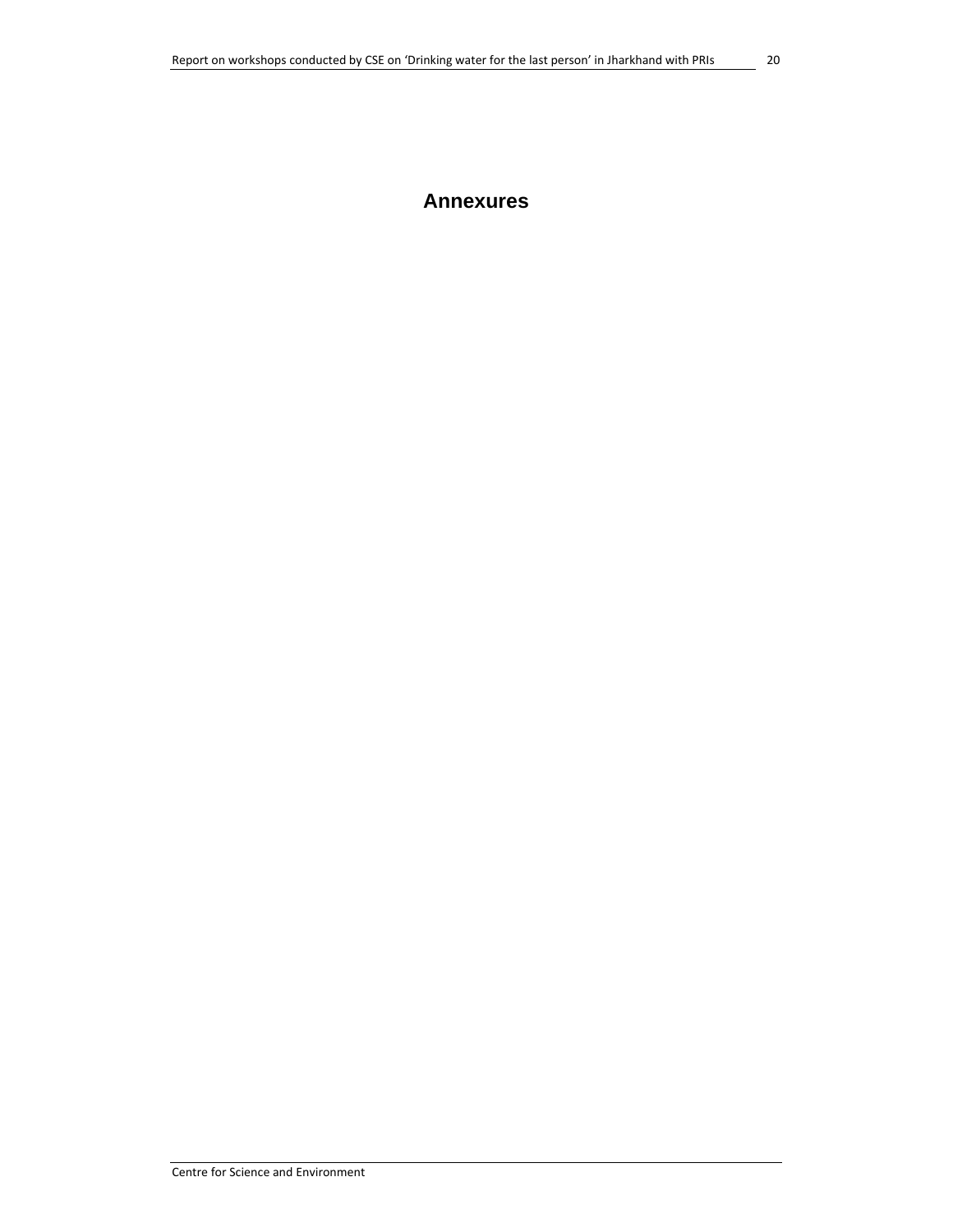#### **Annexure 1: Workshop agenda**

#### **Drinking water for the Last Person: Training workshop for PRI officials**

**Objective:** To provide an understanding to members of the Panchayati Raj Institutions (PRIs) of the need for, and of the process of planning for water security of a village.

As per the new guidelines of the National Rural Drinking Water Programme, the panchayat officials of every village are responsible to prepare a Village Water Security Plan. This series of workshops are aimed at enabling members of the PRIs to undertake this planning exercise.

#### **Learning from the course**

After completion of this course the participants will:

- Gain an understanding of the finite nature of the village water resources
- **The process of identifying available village water resources**
- **Estimating current and future water demand**
- Planning and executing rooftop water harvesting in the village
- Understanding the basics of planning for a pond/check dam to harvest water in the village.

#### **Programme agenda**

#### **Day One**

9.30-10.00: Registration of participants

#### **Module 1: Introduction**

**Objectives** 

- To inform the participants about why they are there and what they will learn during the workshop.
- To enable participants to get to know about CSE and about each other.
- To inform the participants about the programme agenda

#### Session 1:Course Introduction

During this session, participants will be informed about the programme sessions, speakers, and the time. Participants will get to know each other and also speak about their expectations from the course.

10.00-10.30: Course introduction: What, when and how

10.30: 11.00: Participant introduction: Knowing each other: A game

11.00-11.15 Tea break

#### **Module 2: Village water security**

#### **Objective**

To enable participants to get an understanding of the concept of Village Water Security and then to work with community members to undertake planning for Village Water

Session 1: What is village water security

11.00 -11.30: Water is life: An overview presentation on why we should conserve water

11.30-12.00: What is village water security: Interactive session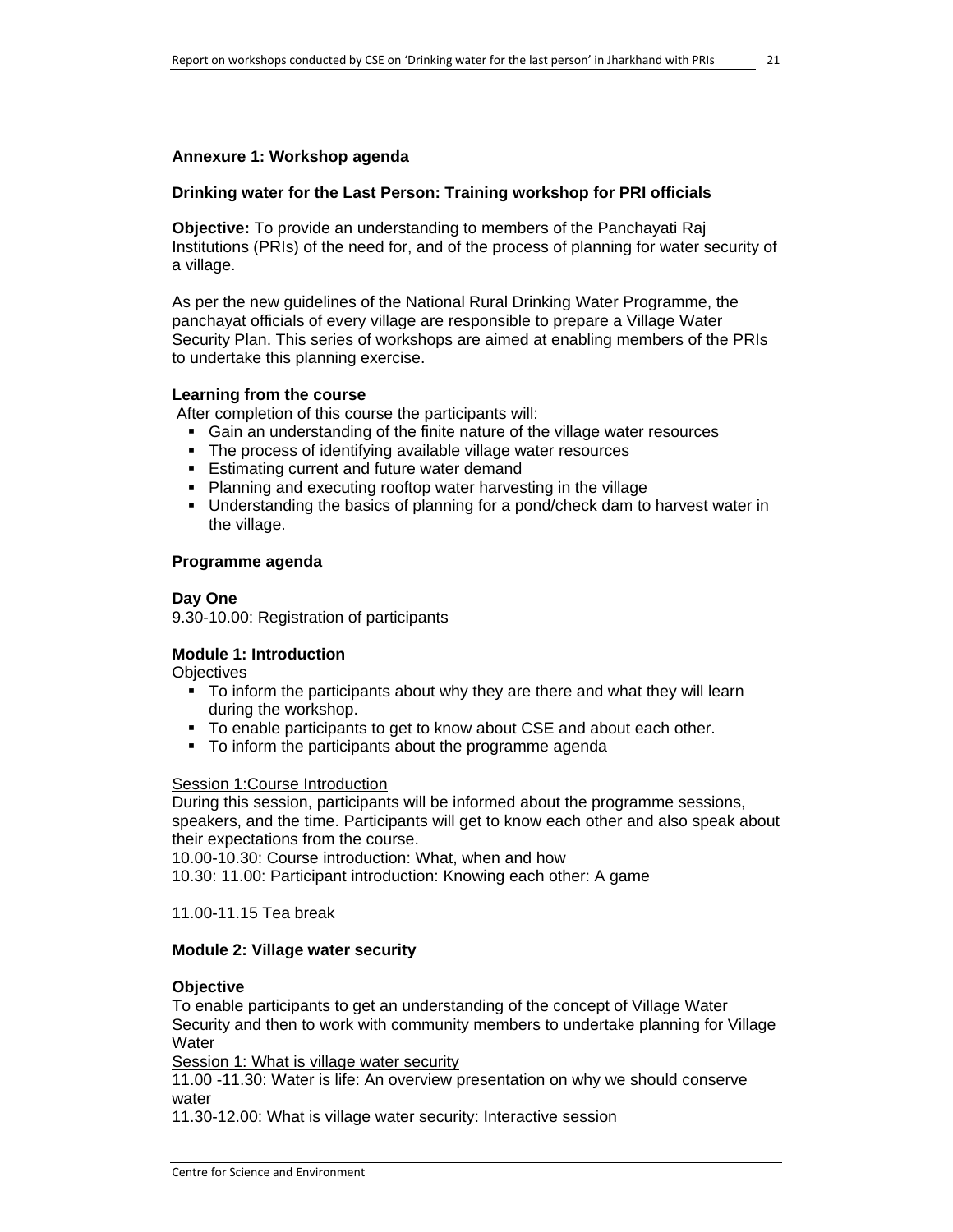#### 12.00-1.00: Importance of community mobilisation: Exercise

1.00-1.30: Lunch break

Session 2: Planning for village water security 1.30-2.15: Elements of village water security Exercise 3.45-4.30: Presentation 4.30-5.00: Rainwater harvesting 5.00-5.15: Quick evaluation

#### **Day 2**

**Module 3**: Roles and responsibilities of different actors

11.00 -12.00: Roles and responsibilities 12.00-1.00: Case studies and documentaries

1.00-1.30: Lunch break

Module 4: Operation and maintenance

1.30-3.00: Women as hand pump mechanics: Lecture demonstration 3.30 – 4.30 Documentaries

#### **Day 3**

**Module 4**: Field Visit 10.00 – 4.00: Field visit, discussions and feedback 4.00 – 5.00: Conclusion and certificate distribution